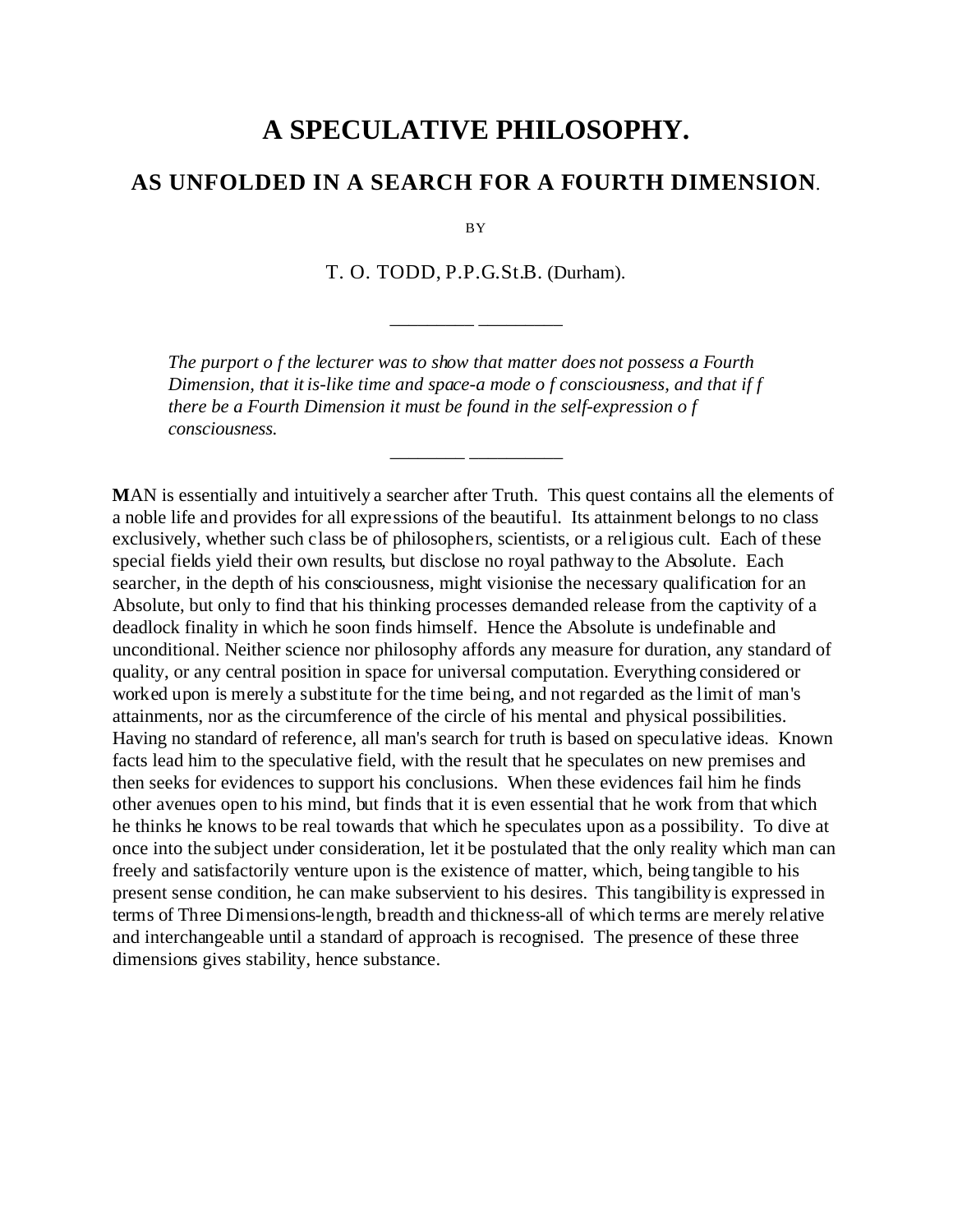Matter contains so many intricate problems that neither science nor philosophy has been able to solve them. Even to-day the question: What is matter ? remains unanswered. The nearest answer is that which claims it to be "a substance" as differentiated from a mental idea, and therefore a something which appeals to the mind as possessing three dimensions. There are so many unsolved problems of matter that the question arises as to whether it is not possible to discover a Fourth Dimension, which, when discovered, would aid considerably in solving the mysteries of existence. Hence the demand for speculating from the known three dimensions to the unknown Fourth Dimension.

There are so many phenomena finding expression in matter in which the known laws of three dimensions do not seem to play a part, and other phenomena which apparently set at naught our restriction of three dimensions, that there is a valid excuse and even a progressive necessity for taking up this idea seriously. But it is absolutely necessary to have some idea of the possible nature of the new measurement or its direction to enable a search to be made in a reasonable manner. This can only be done by first dealing with the problem of one dimension, followed by a consideration of the second, and succeeded by the third. If this could be done satisfactorily we might perhaps discover the law of dimensional progression. [The use of these words suggests that in referring to an unknown law, or an unrealised dimension, it will be necessary to use words expressive of new ideas, or give elasticity to the meaning of old ones. In the present instance it is difficult at times to discover the best word.] And if that law be discovered, the step from the mental appreciation of a third dimension to the mental comprehension of a Fourth Dimension would be considerably, simplified. Let it be remembered, therefore, at the outset, that as we do not know of one-dimensioned matter, nor of two-dimensioned matter, there is no just reason for assuming that matter may possess a Fourth Dimension, for the objectivity of material existence is amply provided for in the combination of three dimensions in one expression - the material object - nor is it possible to remove one of the dimensions, hence it may be assumed that it is not possible to add one - a Fourth.

A very simple experiment of demonstrating the absence of a Fourth Dimension can be tried with a cube. To assist the eye, let the cube vary in size in each of the three directions-say, 1 x 2 x 3 inches. Each single movement of the cube will give the following changes of dimension :-

| Length.                     | Breadth. |  |          | Height.   |                    |
|-----------------------------|----------|--|----------|-----------|--------------------|
|                             | $\cdots$ |  | $\cdots$ | 3 inches. |                    |
|                             | $\cdots$ |  |          |           | "                  |
| 2                           | $\cdots$ |  |          |           | "                  |
| $\mathcal{D}_{\mathcal{L}}$ | $\cdots$ |  | $\cdots$ |           | $^{\prime \prime}$ |
| 3                           | $\cdots$ |  |          |           | "                  |
| 2                           | $\cdots$ |  | $\cdots$ |           | $^{\prime \prime}$ |
|                             |          |  |          |           |                    |

If a single movement of the cube makes the three dimensions interchangeable, another single movement should bring .the Fourth Dimension into operation-but it does not appear to do so. The deduction is that matter does not possess a Fourth Dimension, and moreover, that inasmuch as the three dimensions of the cube altered with each movement, the terms length, breadth and height do not belong to the material object, but are simply modes of consciousness.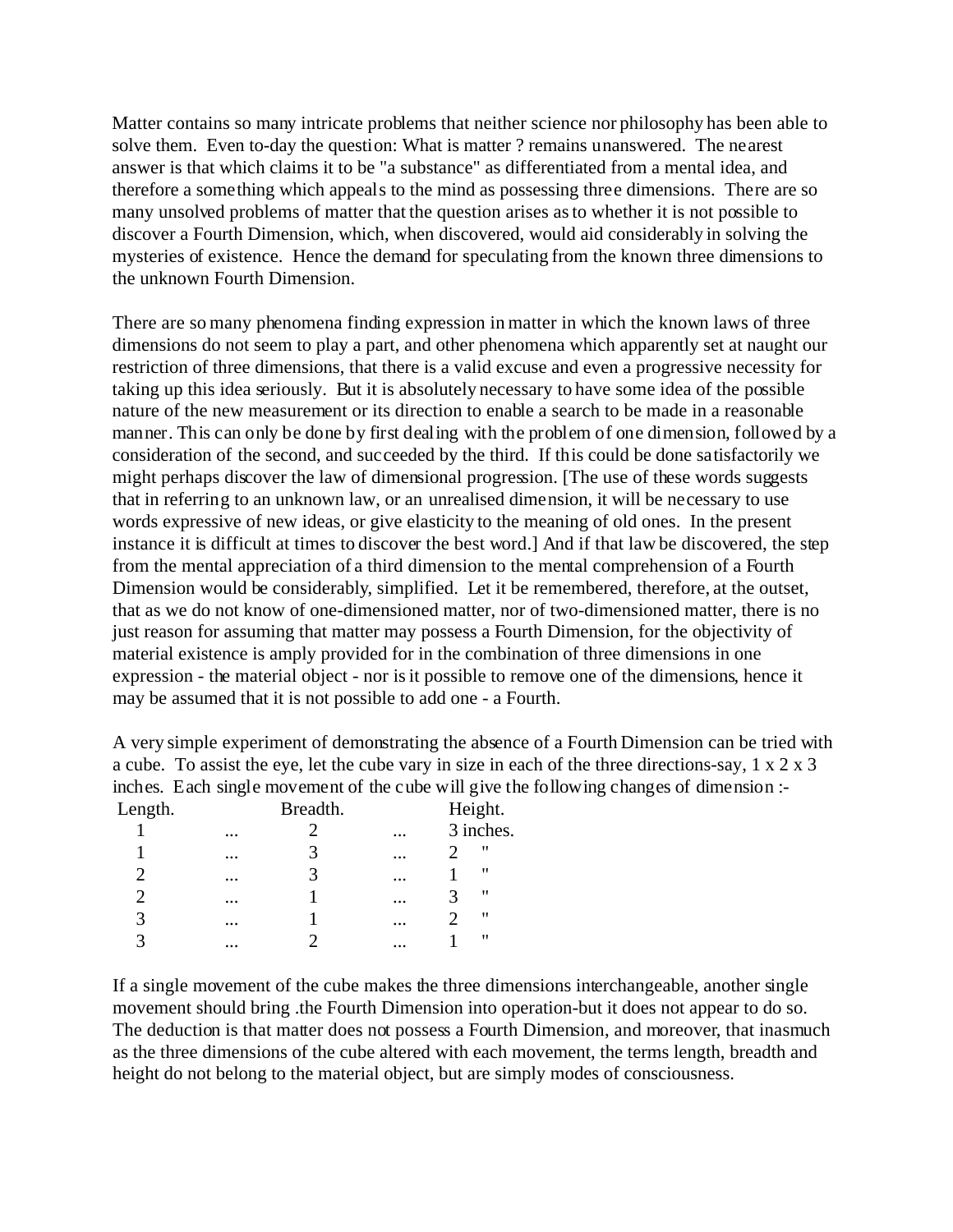Many thinkers and experimenters speculate on the possibility of a Fourth Dimension being discoverable inside the material object, and have written works based upon that assumption. Such a search must of necessity be fruitless, for a cube can be penetrated only in the direction of one or more of the three dimensions of matter. If there is a Fourth it must be additional and not proportional, and must carry the mind away from each and all of the three dimensions, as will be demonstrated later.

This clearly shows that if a Fourth Dimension exists it must be something superior to matter, both in mere existence and in quality of expression, and that the search must be made in some other direction. Hence the necessity for breaking up the problem and endeavouring to discover the workable reality of one dimension only, following this by a workable two-dimension conclusiveness, placing matter in its position as the third dimensional condition, and, if possible, deduce a progressive inference as to the nature of a Fourth Dimension.

Geometrically regarded, the quest must begin at a point developed by means of line, plane and solid. In this way are three directions (or dimensions) evolved. A point is defined as having position but no attribute, and is therefore non-material, and in terms of matter is not real-nothingness. And it is from this nothingness that the finite mind must begin its task of perception. To enable the eye to be guided, let the reader draw a straight line between two imaginary points. This is a finite line; but it contains an infinite number of points. Hence we have infinity symbolised in the finite. No matter how long that line be produced from either or both ends its quality remains unchanged. It is simply a line possessing length which is infinite in quality as compared with the points of which it is composed, or of which it is an extension. There can be no progress made in continuing the same line, it is therefore imperative that a new direction be found, and that can only be done by every point in the line making a new departure or taking a direction away from the line, and each point taking a similar direction - that is, at a right angle to the line. The result is a square, or plane surface. This surface gives length and breadth in combination and indissoluble, for they cannot be divorced. Inasmuch as a line does not possess breadth, the square which does possess breadth represents an infinite number of lines, each line possessing an infinite number of points. Consequently the finite plane mentally symbolises infinity multiplied by infinity. The character of the plane does not improve, and there can be no progress inferred from any extension of the plane as such. If progress towards a new dimension be desired, it must be sought for in a new direction apart from the previously travelled directions which formed the line and the plane. This can only be accomplished by every point and every line which go to form the plane travelling in a new direction. This gives the cube, or what we know as matter, or solidity. A plane possessing no height, and a cube being such because it does possess height, the relationship between the two is again infinite - that is, the finite dimensioned cube contains an infinite number of planes, each plane representing an infinite number of lines, and each line an infinite number of points. Hence in solid matter there is the symbol of infinity multiplied by infinity, and again multiplied by infinity. The result of this reasoning is that the mind must get into deeper touch with the idea of the infinite if a Fourth Dimension is discoverable.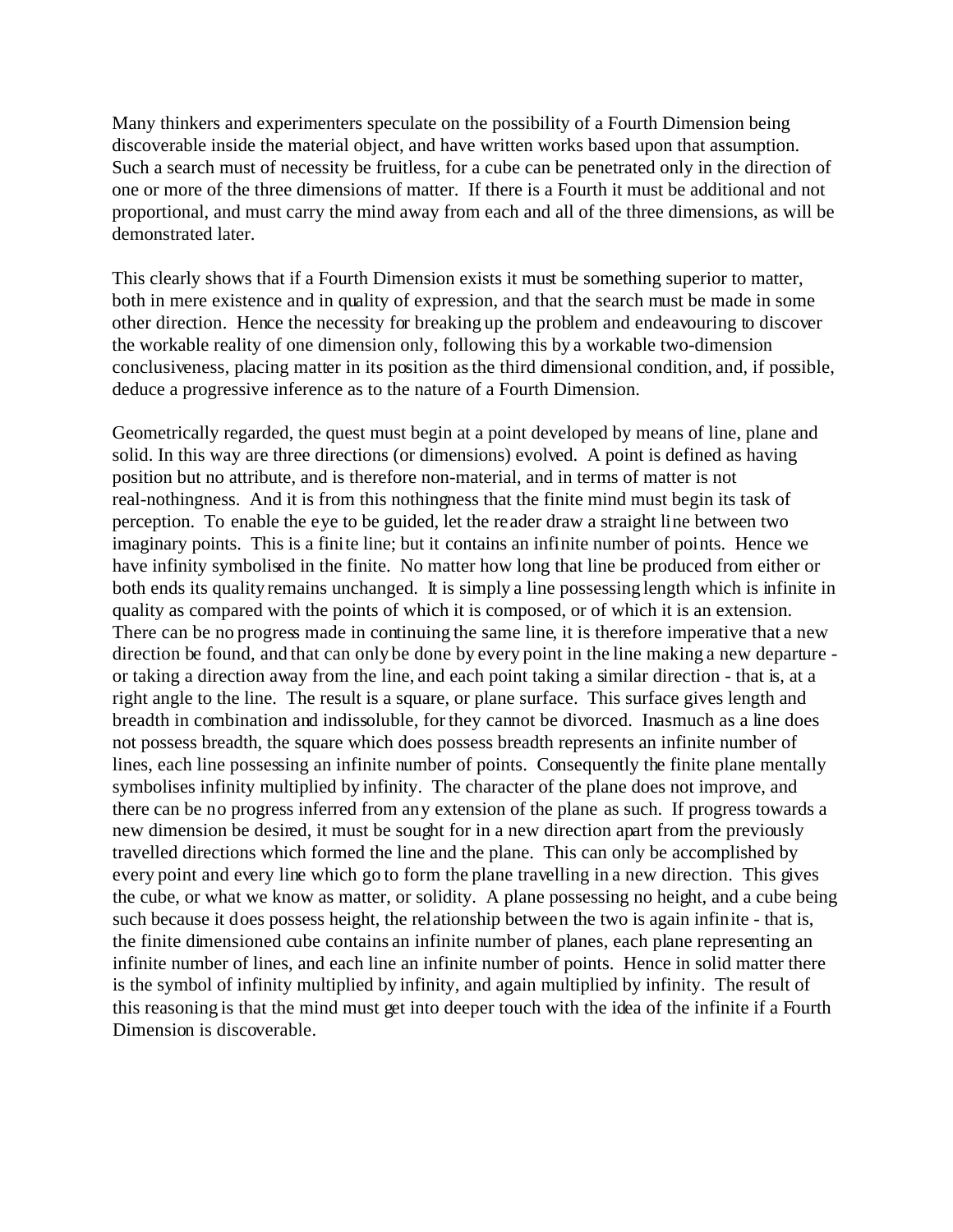Looking at the three sketches made in following the foregoing argument, it will be seen that a line is erected upon a point, a plane is erected upon a line, a cube is erected upon a plane, and the conclusion must of necessity follow that a Fourth Dimension must be erected upon a material form of some kind, and that matter must form only one aspect of the newly discovered or to be discovered - extensional existence, or greater reality.

The crux of the problem rests now upon the parts which each of the dimensions play in forming the great reality of existence; or the part that they serve to bring the thinker to a comprehension of what are the great realities which he must make use of in order to secure a fuller development of his own consciousness, and bring himself to that state of perfection of which he innately considers himself capable, for lack of which he likens himself to one stumbling along in the dark, and merely trusting to a providence which he hopes will bring good out of all things.

The one-dimensioned restriction of the mind is Time. Each of the remarks regarding a line (supra) can be interpreted in terms of time. Time discloses to the mind the idea of the infinite. It cannot reach out to the end of Time in either direction, and every stretch of the mind leaves it where it was. Every point of Time is as much the infinite as any other past or future. Consequently the Infinite is ours Now. So long as the human mind is restricted by its present conception of Time it will never solve the problem of the Infinite. Whatever it may ultimately do is beyond present predication. There is no standard of Time. Even in the corner of the universe as we know it we are using a Substituted Secret in place of the true knowledge. Our year is 365 days. Mercury's year is equal to but three of our months. Neptune's year is equal to taken from 104 of our years. Certainly these are all one standard, the sun - but we cannot sensibly claim that the sun is the universal standard throughout the whole of creation.

The second dimensional restriction is space, and in dealing with the wonders of space the two-dimensional method is sufficient. As Time can be computed only from given data so Space can be computed only from given data. A base line on the earth, of given length, will enable the astronomer to find the angle at each end of the line, and by this means calculate the position in space of any of the heavenly objects. That position is relative to the Point from which the observation is taken, and distance implies only a straight line. Moreover, the position as a second dimensional restriction can only be decided upon by first observing the first restriction Time, and the observation at each end of the line must be made with due regard to the effluxion of Time. So great are the distances of these heavenly objects that infinitude is postulated by the astronomer, for he cannot get a base line long enough to enable an angle to be produced for some of the objects which come within the scope of his aided vision. The longest line available is that formed by the journey of the earth around the which defines the position of the earth at intervals of six months-say, over 18o millions of miles, and with this base line it is impossible to get an angle for computation. The extent to which computations may be made is stated to be such that if an inch space be divided into a hundred parallel lines, the angle for each line could be recorded at the distance of a mile. The astronomer cannot take us beyond existence of space. Position on the earth itself is also defined by means of two - dimensional restriction - latitude and longitude; and that second dimensional method cannot be exercised until the first dimensional restriction of Time has been recorded and compared with Time recorded at the meridian. Not only is man in the infinite *Now*, but he is in the infinite *Here*.